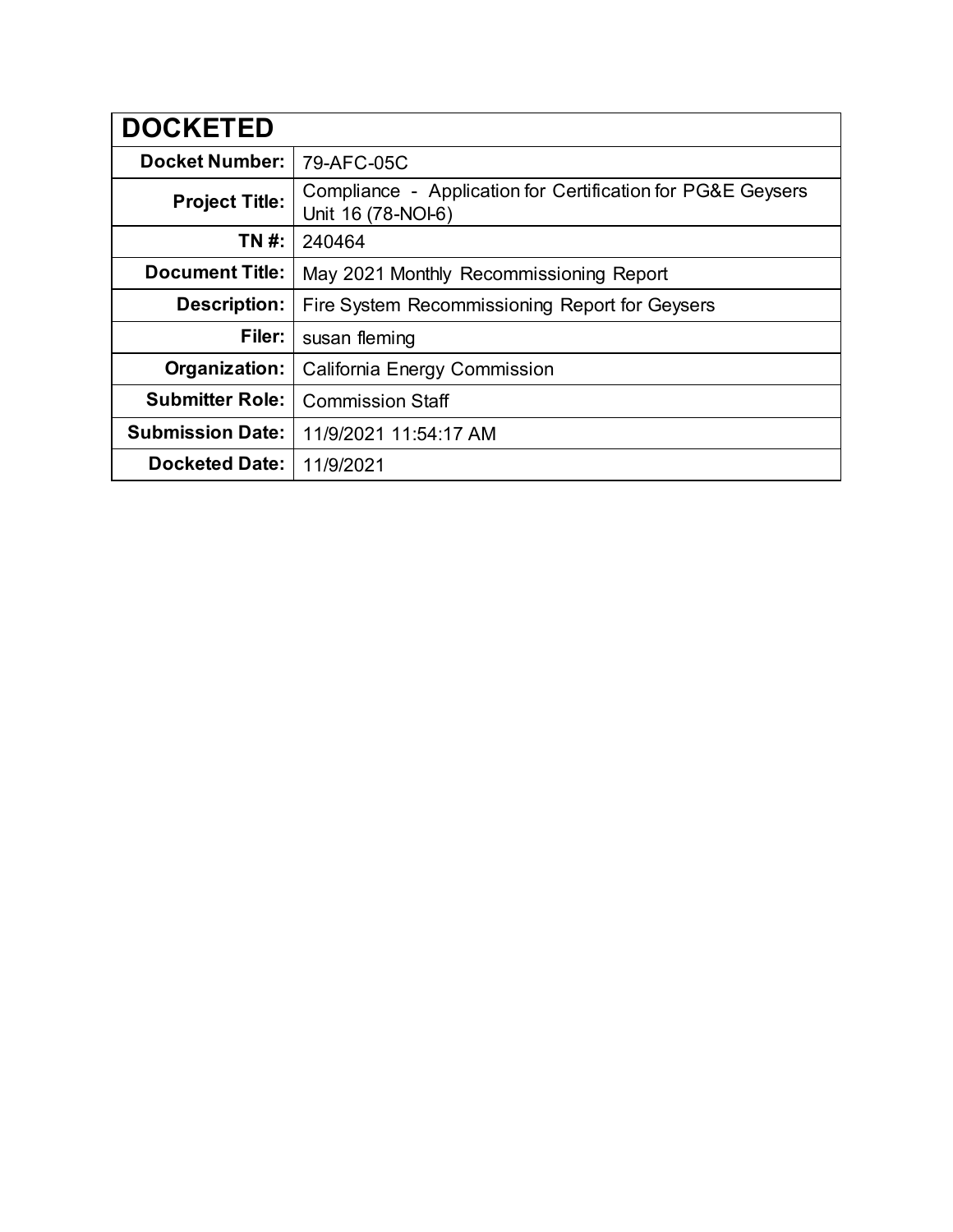

June 10, 2021

#### *Submitted Via E-Mail*

Eric Veerkamp Compliance Project Manager Siting, Transmission and Environmental Protection (STEP) Division California Energy Commission 1516 Ninth Street, MS-2000 Sacramento, CA 95814 E-Mail: [Eric.Veerkamp@energy.ca.gov](mailto:Eric.Veerkamp@energy.ca.gov) 

**RE: May 2021 Monthly Recommissioning Report for Geysers Power Company, LLC plants: Geysers Unit 3, Sonoma (80-AFC-01C); Geysers Unit 16, Quicksilver (79- AFC-05C); Geysers Unit 17, Lake View (79-AFC-01C); Geysers Unit 18, Socrates (79-AFC-03C); Geysers Unit 19, Calistoga (81-AFC-01C); and Geysers Unit 20, Grant (82-AFC-01C)** 

Dear Mr. Veerkamp:

Consistent with COM-4, and as part of Geysers Power Company's ("GPC") ongoing efforts to keep the Energy Commission informed of fire system recommissioning at the Geysers, GPC is providing the enclosed report summarizing the May 2021 recommissioning activities at the above listed six geothermal power plants. This monthly report covers recommissioning activities during the May 1-31, 2021 period and provides recommissioning schedule updates. The monthly report is comprised of the body of the report and two confidential appendices.

Please let us know if you have any questions regarding this report.

Sincerely,

 $\sqrt{s}$ 

Chase K. Maxwell E-Mail: [ckm@eslawfirm.com](mailto:ckm@eslawfirm.com)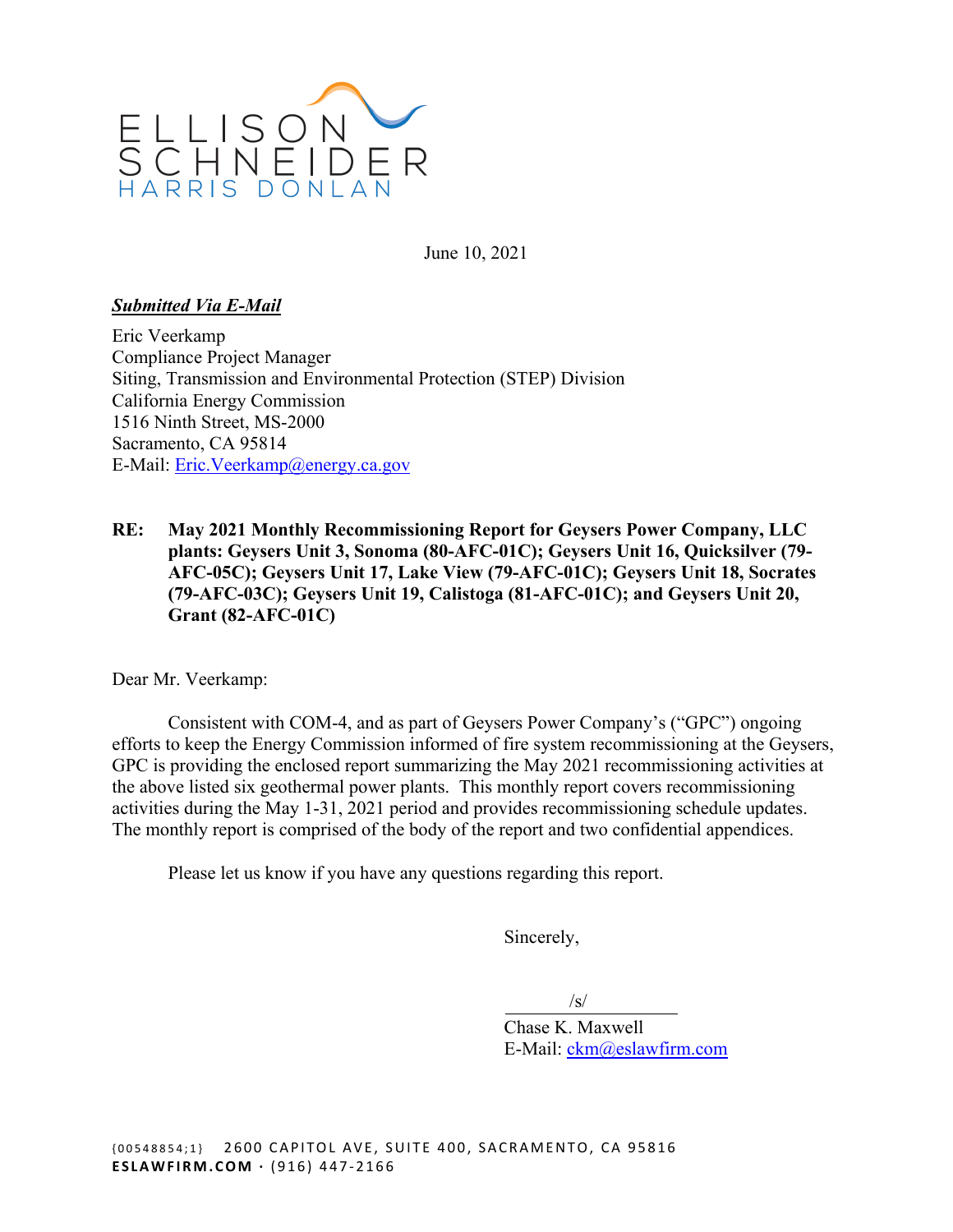# **Geysers Power Company, LLC**

**Unit 3 (80-AFC-01C) Unit 18 (79-AFC-03C) Unit 16 (79-AFC-05C) Unit 19 (81-AFC-01C) Unit 17 (79-AFC-01C) Unit 20 (82-AFC-01C)** 

### **Recommissioning Activity Report for May 2021 And Confidential Appendices**

#### **Submitted June 10, 2021**

Pursuant to COM-4, and as part of Geysers Power Company's ("GPC") ongoing efforts to keep the Energy Commission informed of fire system recommissioning activities at the Geysers, GPC is providing this report summarizing the recommissioning activities at Sonoma (Unit 3), Quicksilver (Unit 16), Lakeview (Unit 17), Socrates (Unit 18), Calistoga (Unit 19), and Grant (Unit 20), collectively referred to herein as "the Geysers." This report covers recommissioning activities during May 2021 (May 1-31, 2021) and provides recommissioning schedule updates.

#### **1. Fire Protection Project Status**

The Fire Protection Recommissioning project at the Geysers continued in the month of May. Hydro tests of the Unit 3, Unit 17 and Unit 19 were performed, and witnessed and approved by NV5. GHD is preparing the Re-Commissioning reports for the Geysers. Re-Commissioning reports were submitted for Unit 16, Unit 18 and Unit 20, and comments were received from the CEC. Final Re-Commissioning reports are expected to be completed in June. GHD is also working on the design details for the deluge system for the Unit 3 turbine bearings to replace the inactive CO<sub>2</sub> system.

#### **2. Items Completed During the Month**

Items completed in May are discussed in this section, below. Ongoing Maintenance and Construction Activities are discussed in Confidential Appendix A.

Unit 3

• Q2 ITM inspections were completed.

Unit 16

• Q2 ITM inspections were completed.

#### Unit 17

• O2 ITM inspections were completed.

#### Unit 18

• Q2 ITM inspections were completed.